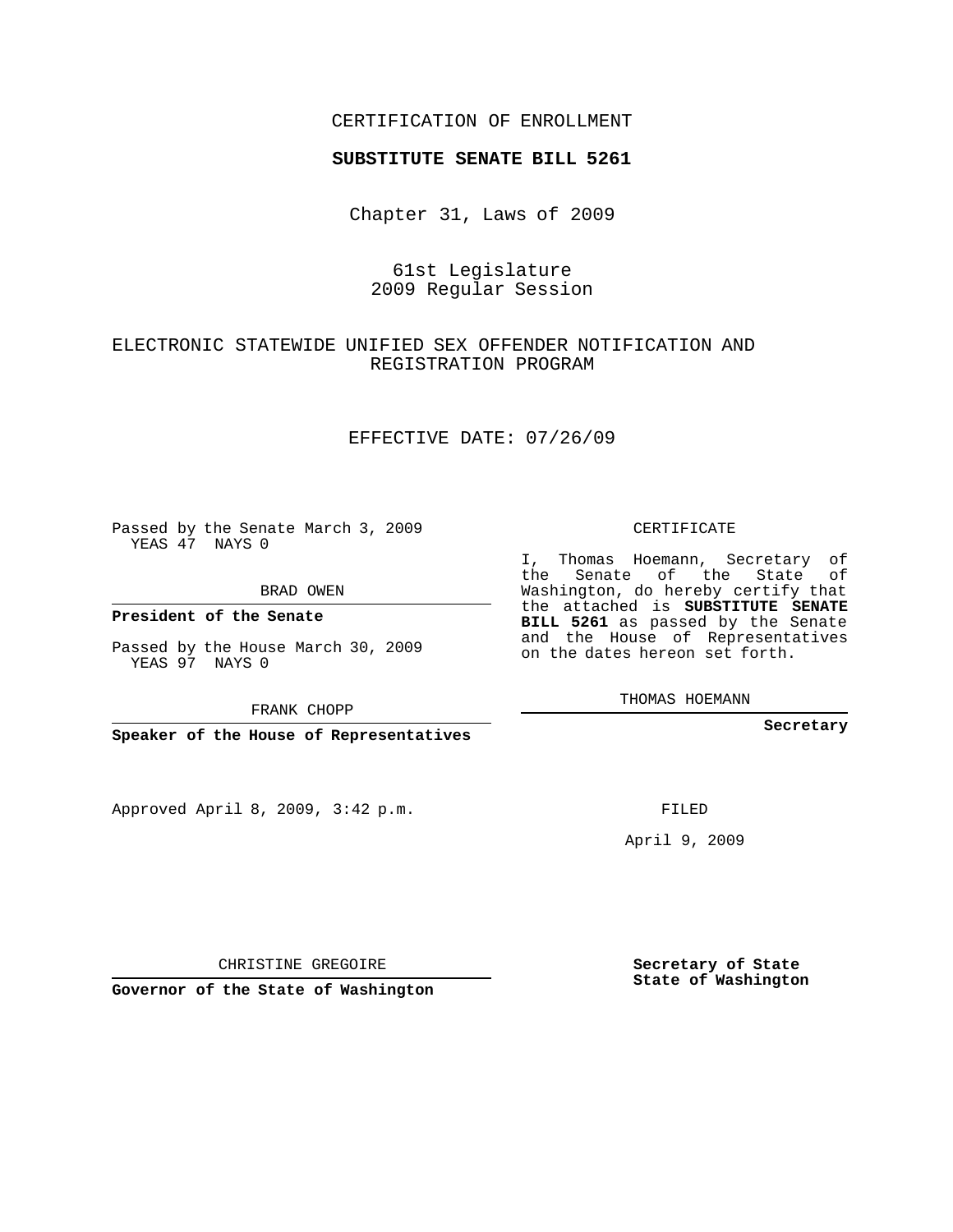# **SUBSTITUTE SENATE BILL 5261** \_\_\_\_\_\_\_\_\_\_\_\_\_\_\_\_\_\_\_\_\_\_\_\_\_\_\_\_\_\_\_\_\_\_\_\_\_\_\_\_\_\_\_\_\_

\_\_\_\_\_\_\_\_\_\_\_\_\_\_\_\_\_\_\_\_\_\_\_\_\_\_\_\_\_\_\_\_\_\_\_\_\_\_\_\_\_\_\_\_\_

Passed Legislature - 2009 Regular Session

## **State of Washington 61st Legislature 2009 Regular Session**

**By** Senate Human Services & Corrections (originally sponsored by Senators Regala, Stevens, Hargrove, and Shin)

READ FIRST TIME 02/12/09.

 AN ACT Relating to creating an electronic statewide unified sex offender notification and registration program; and amending RCW 36.28A.040.

BE IT ENACTED BY THE LEGISLATURE OF THE STATE OF WASHINGTON:

 **Sec. 1.** RCW 36.28A.040 and 2007 c 204 s 1 are each amended to read as follows:

 (1) No later than July 1, 2002, the Washington association of sheriffs and police chiefs shall implement and operate an electronic statewide city and county jail booking and reporting system. The system shall serve as a central repository and instant information source for offender information and jail statistical data. The system may be placed on the Washington state justice information network and be capable of communicating electronically with every Washington state city and county jail and with all other Washington state criminal justice agencies as defined in RCW 10.97.030.

 (2) After the Washington association of sheriffs and police chiefs has implemented an electronic jail booking system as described in subsection (1) of this section, if a city or county jail or law enforcement agency receives state or federal funding to cover the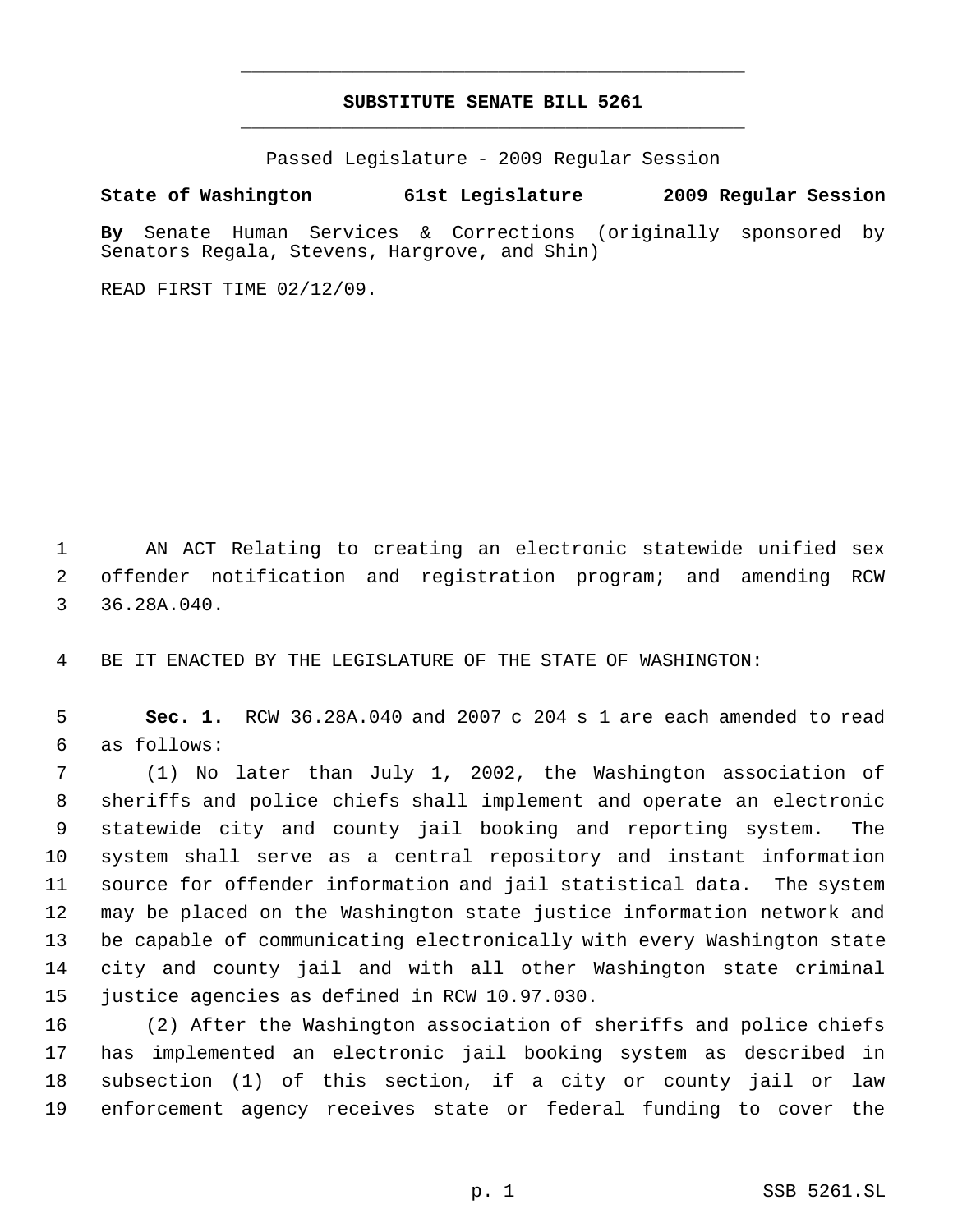entire cost of implementing or reconfiguring an electronic jail booking system, the city or county jail or law enforcement agency shall implement or reconfigure an electronic jail booking system that is in compliance with the jail booking system standards developed pursuant to subsection (4) of this section.

 (3) After the Washington association of sheriffs and police chiefs has implemented an electronic jail booking system as described in subsection (1) of this section, city or county jails, or law enforcement agencies that operate electronic jail booking systems, but choose not to accept state or federal money to implement or reconfigure electronic jail booking systems, shall electronically forward jail booking information to the Washington association of sheriffs and police chiefs. At a minimum the information forwarded shall include the name of the offender, vital statistics, the date the offender was arrested, the offenses arrested for, the date and time an offender is released or transferred from a city or county jail, and if available, the mug shot. The electronic format in which the information is sent shall be at the discretion of the city or county jail, or law enforcement agency forwarding the information. City and county jails or law enforcement agencies that forward jail booking information under this subsection are not required to comply with the standards developed under subsection (4)(b) of this section.

 (4) The Washington association of sheriffs and police chiefs shall appoint, convene, and manage a statewide jail booking and reporting system standards committee. The committee shall include representatives from the Washington association of sheriffs and police chiefs correction committee, the information service board's justice information committee, the judicial information system, at least two individuals who serve as jailers in a city or county jail, and other individuals that the Washington association of sheriffs and police chiefs places on the committee. The committee shall have the authority to:

 (a) Develop and amend as needed standards for the statewide jail booking and reporting system and for the information that must be contained within the system. At a minimum, the system shall contain: (i) The offenses the individual has been charged with;

(ii) Descriptive and personal information about each offender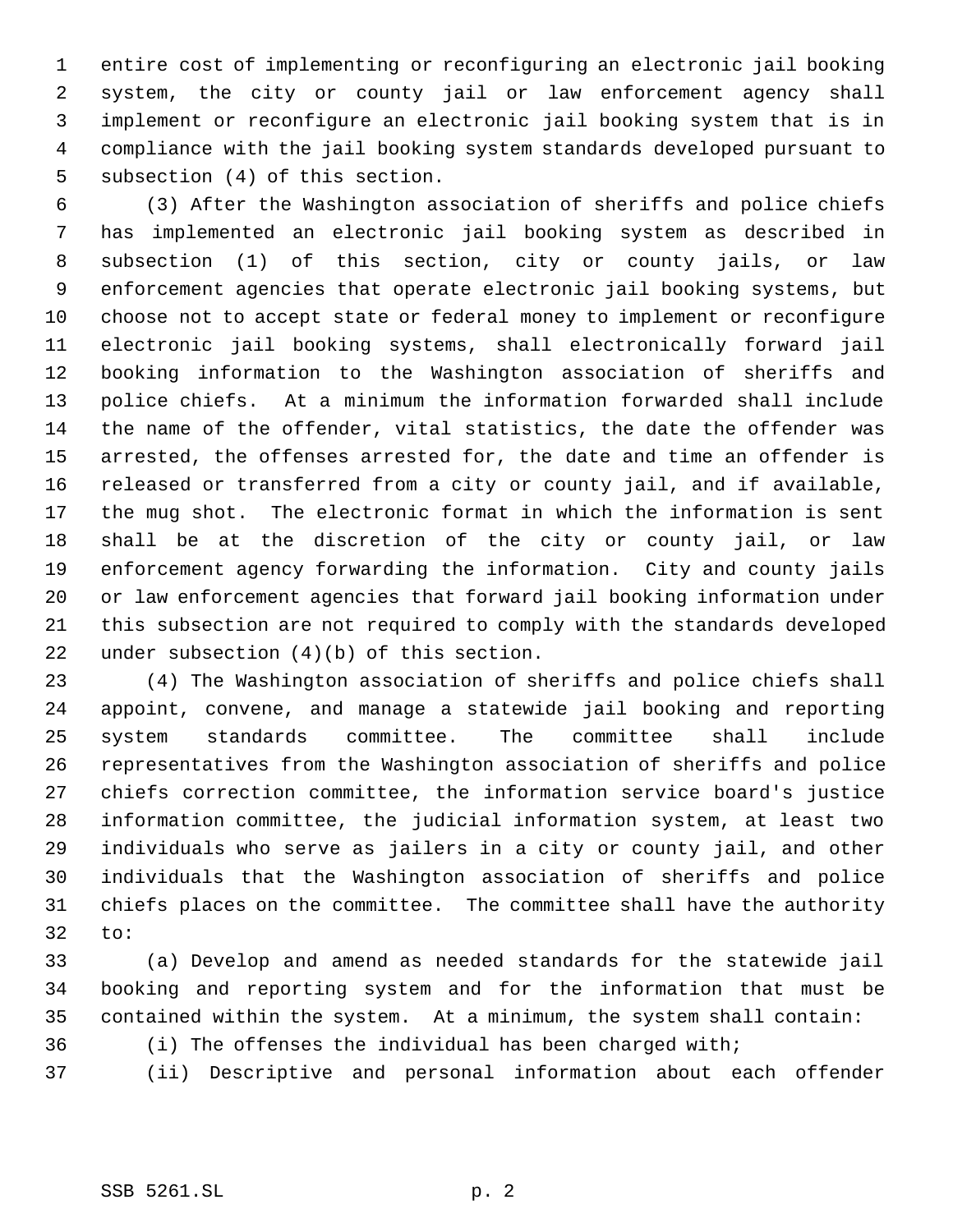booked into a city or county jail. At a minimum, this information shall contain the offender's name, vital statistics, address, and mugshot;

 (iii) Information about the offender while in jail, which could be used to protect criminal justice officials that have future contact with the offender, such as medical conditions, acts of violence, and other behavior problems;

 (iv) Statistical data indicating the current capacity of each jail and the quantity and category of offenses charged;

 (v) The ability to communicate directly and immediately with the city and county jails and other criminal justice entities; and

 (vi) The date and time that an offender was released or transferred from a local jail;

 (b) Develop and amend as needed operational standards for city and county jail booking systems, which at a minimum shall include the type of information collected and transmitted, and the technical requirements needed for the city and county jail booking system to communicate with the statewide jail booking and reporting system;

 (c) Develop and amend as needed standards for allocating grants to city and county jails or law enforcement agencies that will be implementing or reconfiguring electronic jail booking systems.

 (5)(a) A statewide automated victim information and notification system shall be added to the city and county jail booking and reporting system. The system shall:

 (i) Automatically notify a registered victim via the victim's choice of telephone, letter, or e-mail when any of the following events affect an offender housed in any Washington state city or county jail or department of corrections facility:

(A) Is transferred or assigned to another facility;

 (B) Is transferred to the custody of another agency outside the state;

(C) Is given a different security classification;

(D) Is released on temporary leave or otherwise;

(E) Is discharged;

(F) Has escaped; or

 (G) Has been served with a protective order that was requested by the victim;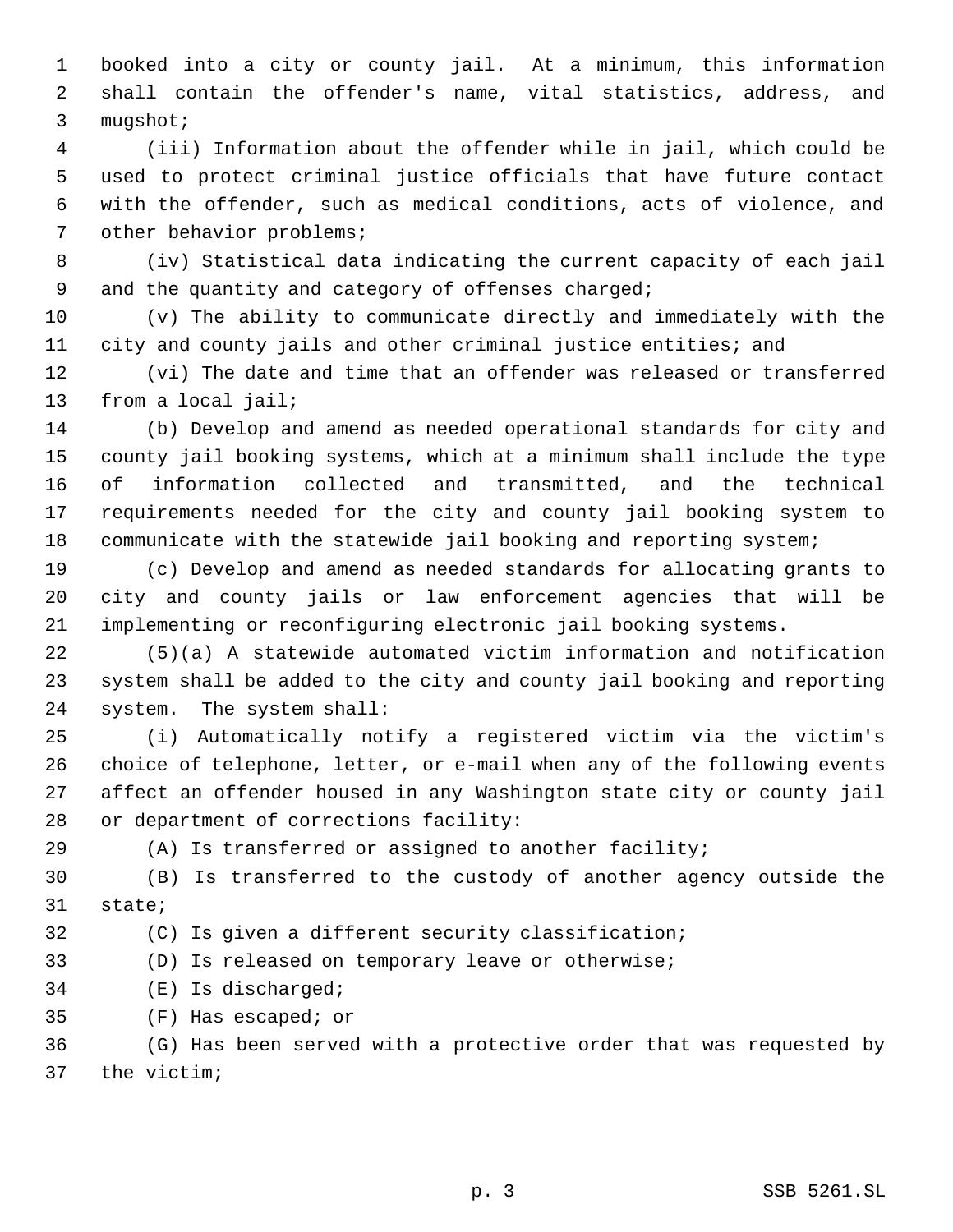(ii) Automatically notify a registered victim via the victim's choice of telephone, letter, or e-mail when an offender has:

 (A) An upcoming court event where the victim is entitled to be present, if the court information is made available to the statewide automated victim information and notification system administrator at the Washington association of sheriffs and police chiefs;

 (B) An upcoming parole, pardon, or community supervision hearing; or

 (C) A change in the offender's parole, probation, or community supervision status including:

(I) A change in the offender's supervision status; or

12 (II) A change in the offender's address;

 (iii) Automatically notify a registered victim via the victim's choice of telephone, letter, or e-mail when a sex offender has:

 (A) Updated his or her profile information with the state sex offender registry; or

(B) Become noncompliant with the state sex offender registry;

 (iv) Permit a registered victim to receive the most recent status report for an offender in any Washington state city and county jail, department of corrections, or sex offender registry by calling the statewide automated victim information and notification system on a toll-free telephone number or by accessing the statewide automated victim information and notification system via a public web site. All registered victims calling the statewide automated victim information and notification system will be given the option to have live operator assistance to help use the program on a twenty-four hour, three hundred sixty-five day per year basis;

 (v) Permit a crime victim to register, or registered victim to update, the victim's registration information for the statewide automated victim information and notification system by calling a toll-free telephone number or by accessing a public web site; and

 (vi) Ensure that the offender information contained within the statewide automated victim information and notification system is updated frequently to timely notify a crime victim that an offender has been released or discharged or has escaped. However, the failure of the statewide automated victim information and notification system to provide notice to the victim does not establish a separate cause of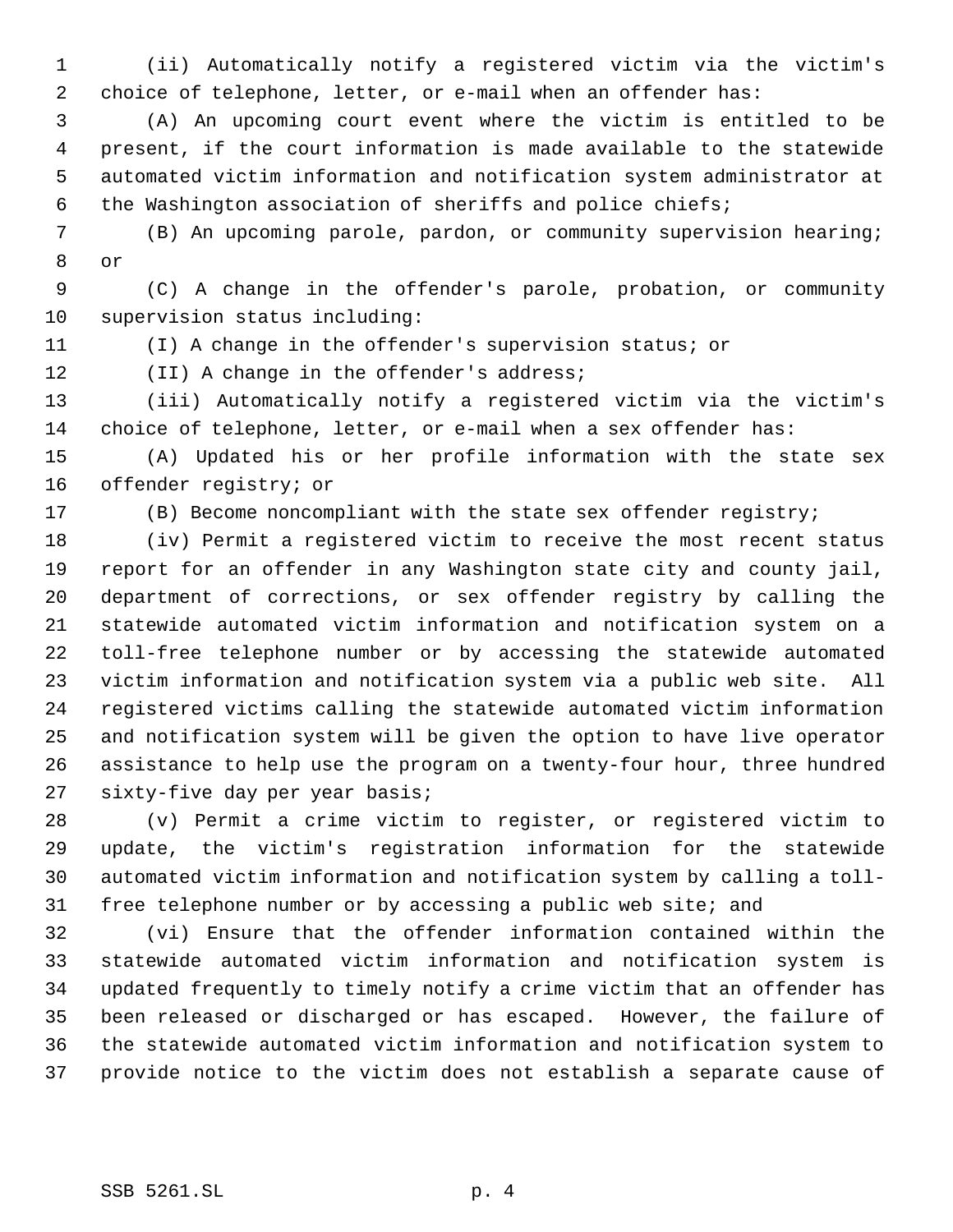action by the victim against state officials, local officials, law enforcement officers, or any related correctional authorities.

 (b) ((An appointed or elected official, public employee, or public 4 agency-as-defined-in-RCW-4.24.470,-or-units-of-government-and-its 5  $emplyees,-as-provided-in-RCW-36.28A.010,-are -immune-from-civil$  liability for damages for any release of information or the failure to  $relcase - information - related - to - the - statewide - automatic - automated - victim$  information and notification system and the jail booking and reporting system as described in this section, so long as the release was without 10 gross negligence. The immunity provided under this subsection applies 11 to the release of relevant and necessary information to other public 12 officials, public employees, or public agencies, and to the general 13 public.

 $(14 \t (-e))$  Participation in the statewide automated victim information and notification program satisfies any obligation to notify the crime victim of an offender's custody status and the status of the offender's upcoming court events so long as:

 (i) Information making offender and case data available is provided on a timely basis to the statewide automated victim information and notification program; and

 (ii) Information a victim submits to register and participate in the victim notification system is only used for the sole purpose of victim notification.

 (( $\left(\frac{d}{d}\right)$ ) (c) Automated victim information and notification systems in existence and operational as of July 22, 2007, shall not be required to participate in the statewide system.

 (6) When funded, the Washington association of sheriffs and police chiefs shall implement and operate an electronic statewide unified sex offender notification and registration program.

 (7) An appointed or elected official, public employee, or public agency as defined in RCW 4.24.470, or combination of units of government and its employees, as provided in RCW 36.28A.010, are immune from civil liability for damages for any release of information or the 34 failure to release information related to the statewide automated victim information and notification system, the electronic statewide unified sex offender notification and registration program, and the jail booking and reporting system as described in this section, so long as the release was without gross negligence. The immunity provided